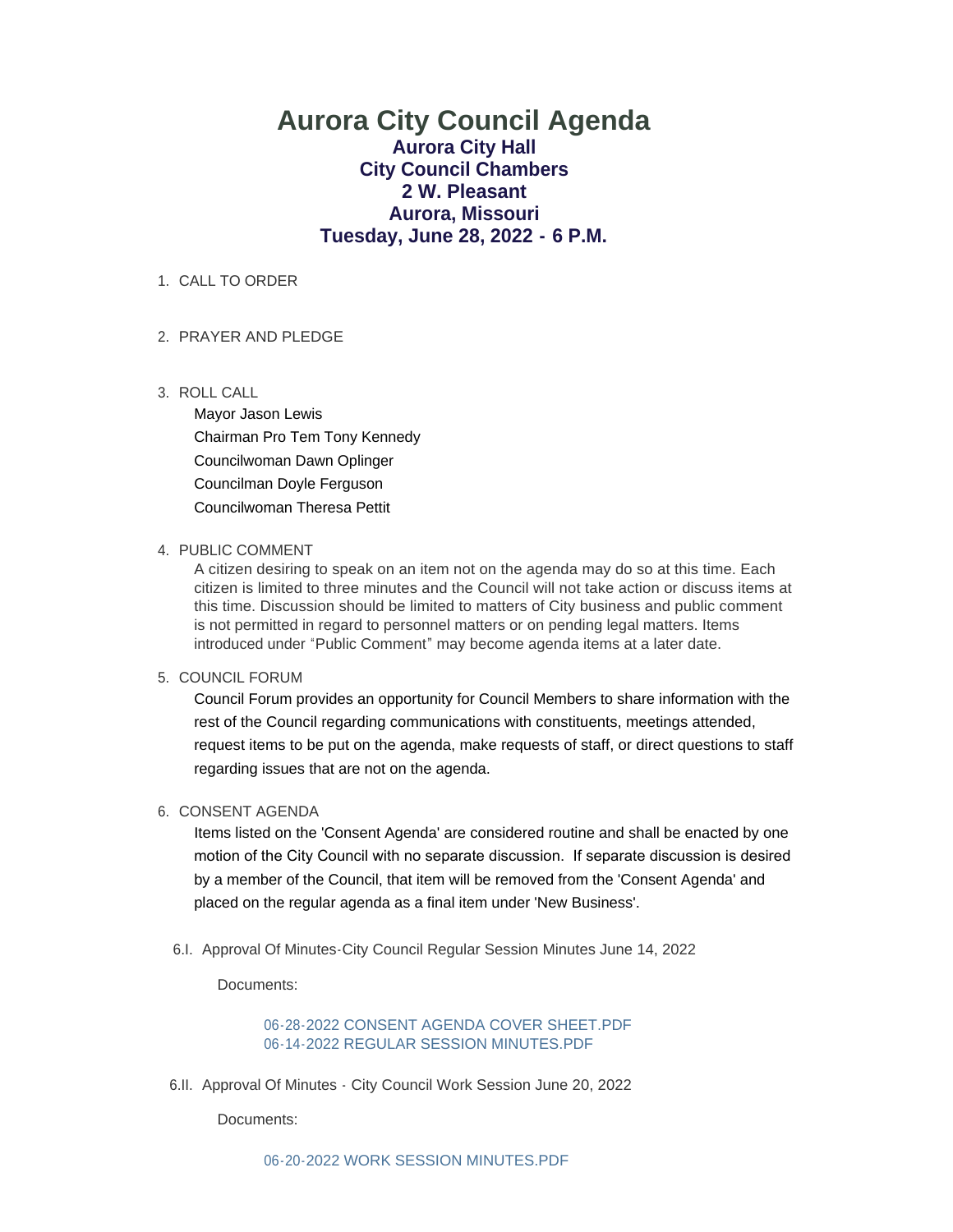#### 6.III. June 2022 Appropriations

Documents:

#### [JUNE 2022 APPROPRIATIONS.PDF](https://www.aurora-cityhall.org/AgendaCenter/ViewFile/Item/1966?fileID=2320)

- 7. OLD BUSINESS
- 8. NEW BUSINESS
	- 8.I. First Reading Ordinance 2022-3257 Reaffirming And Maintaining City Of Aurora Electric Utility Occupation And License Tax

Documents:

[ORDINANCE 2022-3257 FIRST READING AGENDA COVER SHEET.PDF](https://www.aurora-cityhall.org/AgendaCenter/ViewFile/Item/1973?fileID=2318) [ORDINANCE 2022-3257 REAFFIRMING AND MAINTAINING CITY OF](https://www.aurora-cityhall.org/AgendaCenter/ViewFile/Item/1973?fileID=2319)  AURORA ELECTRIC UTILITY OCCUPATION AND LICENSE TAX.PDF

8.II. Resolution No. 2022-1864 Land Application Of Biosolids

Documents:

[RESOLUTION NO. 2022-1864 LAND APPLICATION OF BIOSOLIDS COVER](https://www.aurora-cityhall.org/AgendaCenter/ViewFile/Item/1967?fileID=2305)  SHEET.PDF [RESOLUTION NO. 2022-1864 LAND APPLICATION OF BIOSOLIDS.PDF](https://www.aurora-cityhall.org/AgendaCenter/ViewFile/Item/1967?fileID=2306) [RESOLUTION NO. 2022-1864 LAND APPLICATION-BID DOC 2022.PDF](https://www.aurora-cityhall.org/AgendaCenter/ViewFile/Item/1967?fileID=2307) [RESOLUTION NO. 2022-1864 CONTRACT-HILLSIDE PUMPING.PDF](https://www.aurora-cityhall.org/AgendaCenter/ViewFile/Item/1967?fileID=2304)

8.III. Resolution No. 2022-1866 Police Department New Hire Signing Bonus Continuation A Resolution of the City of Aurora, Missouri, to continue the "Signing Bonus" for another year to hire new Police Officers

Documents:

[RESOLUTION NO. 2022-1866 POLICE DEPT NEW HIRE SIGNING BONUS](https://www.aurora-cityhall.org/AgendaCenter/ViewFile/Item/1969?fileID=2302)  CONTINUATION COVERSHEET.PDF [RESOLUTION NO. 2022-1866 POLICE DEPT. NEW HIRE SIGNING BONUS](https://www.aurora-cityhall.org/AgendaCenter/ViewFile/Item/1969?fileID=2303)  CONTINUATION.PDF

8.IV. Resolution No. 2022-1867 Appointing Membership To Airport Board - Francisco

Documents:

[RESOLUTION NO. 2022-1867 AIRPORT BOARD APPT - FRANCISCO](https://www.aurora-cityhall.org/AgendaCenter/ViewFile/Item/1968?fileID=2300)  COVER SHEET.PDF [RESOLUTION NO. 2022-1867 AIRPORT BOARD APPT. FRANCISCO.PDF](https://www.aurora-cityhall.org/AgendaCenter/ViewFile/Item/1968?fileID=2301)

8.V. Resolution No. 2022-1868 Administrative Rezone Request

Documents:

[RESOLUTION NO. 2022-1868 ADMIN REZONE REQUEST COVER](https://www.aurora-cityhall.org/AgendaCenter/ViewFile/Item/1970?fileID=2309)  SHEET.PDF [RESOLUTION NO. 2022-1868 COUNCIL REQUEST TO PZ FOR REZONE 501](https://www.aurora-cityhall.org/AgendaCenter/ViewFile/Item/1970?fileID=2310)  W TYNDALL.PDF